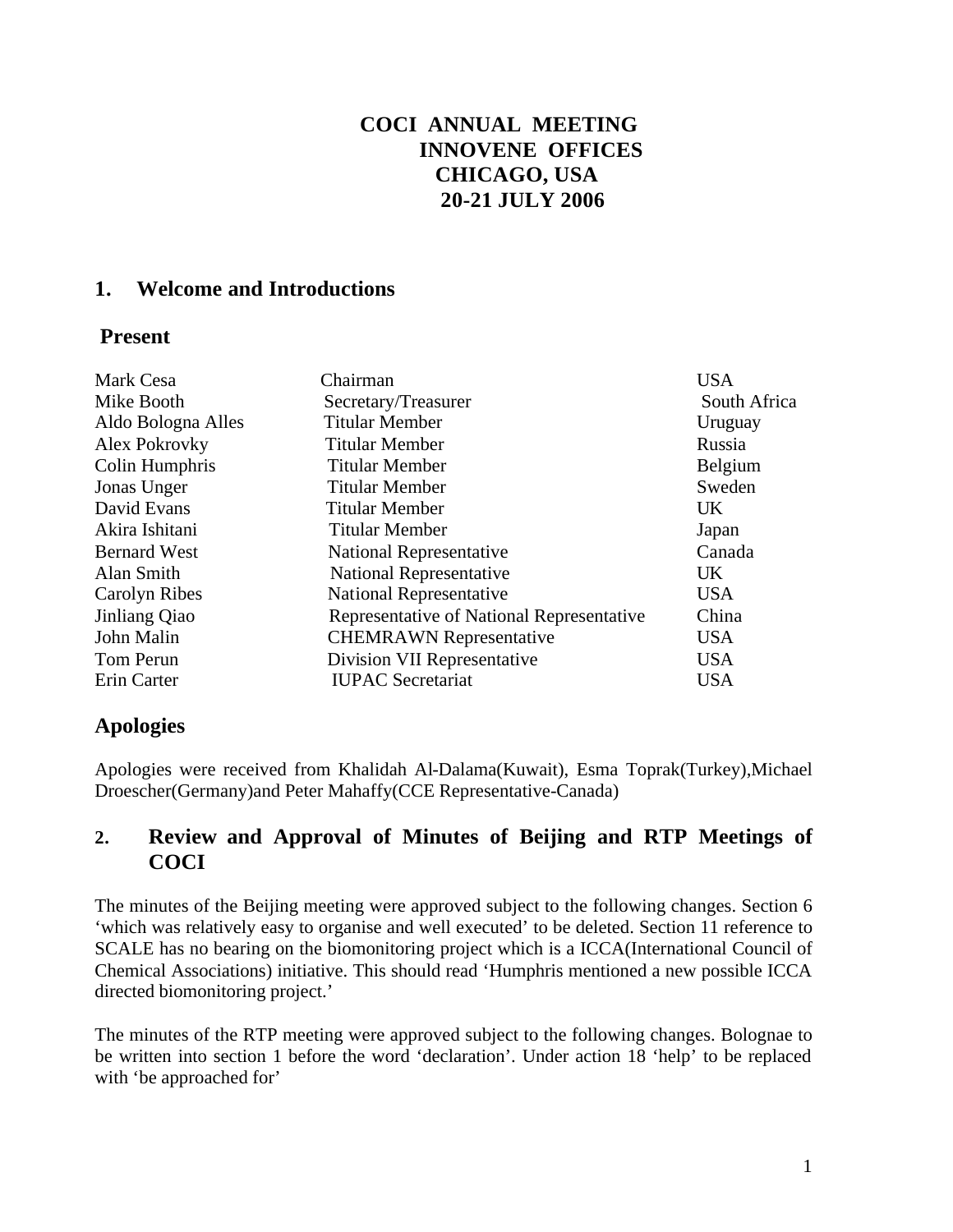Smith commented that there was a lot of nanotechnology in water purification and Pokrovsky reiterated that there needed to be a lot more international and intergovernmental collaboration. Humphris said that the indoor environment is becoming an issue with relation to effects on health of children. The focus was on hazards not risks and on germ cells not stem cells. Smith commented that momentum was growing in this area.

The question of NGO status was debated vis-a-vis UNEP(United Nations Environmental Programme) which has a meeting in Budapest in September and the fact that we have no status with SAICM(Strategic Approach to International Chemical Management). Liev Sydnes is promoting the idea and is to take up with Bryan Henry.

Action Smith and Cesa to talk at Bureau Level to get the issue resolved. COCI to write letter to get process moving. Pokrovsky will assist where necessary. We need representation at SAICM meetings and this needs to be addressed as a matter of some urgency.

The meeting had growing concern with the lack of information flowing from the organising committee for Turin and response to our request for a slot for the Safety Workshop. Carter commented that the first circular is posted on the IUPAC web site, but no further information is available on symposia or scheduling.

Booth raised a number of issues for clarification. The question of a Company Associates page in Chemistry International. Al-Dalama would be contacted on her progress in writing up something on the Kuwait new members now that the chairman had tracked down the proper email address for her.

Humphris mentioned that there was an ICCA meeting in Minneapolis on biomonitoring to which we had been invited but nobody from IUPAC attended. Perun will contact John Duffus for further information.

It was agreed that the Chairman would attend the Divisional meetings in Turin where possible, to brief members on COCI activities.

### 3. **The Structure and Functions of COCI 2006-7**

Cesa repeated the presentation given in Raleigh. Items for minuting included reiterating the need for COCI to become NGO in SAICM. Al-Dalama was now involved in the health, safety and environmental programme. No funding to get division representatives to our meeting, for example, was a drawback. Projects in Divisions could have industrial interest and we need to keep this in mind.

The July-August edition of Chemistry International would contain an article by Evans on 'The Irrationality of Being: Fear of All Snakes, Spiders, and Chemicals' and information on COCI activities. It was commented that most articles had a western flavour and Al-Dalama should be encouraged to produce her article on the new Kuwait company associates as soon as possible.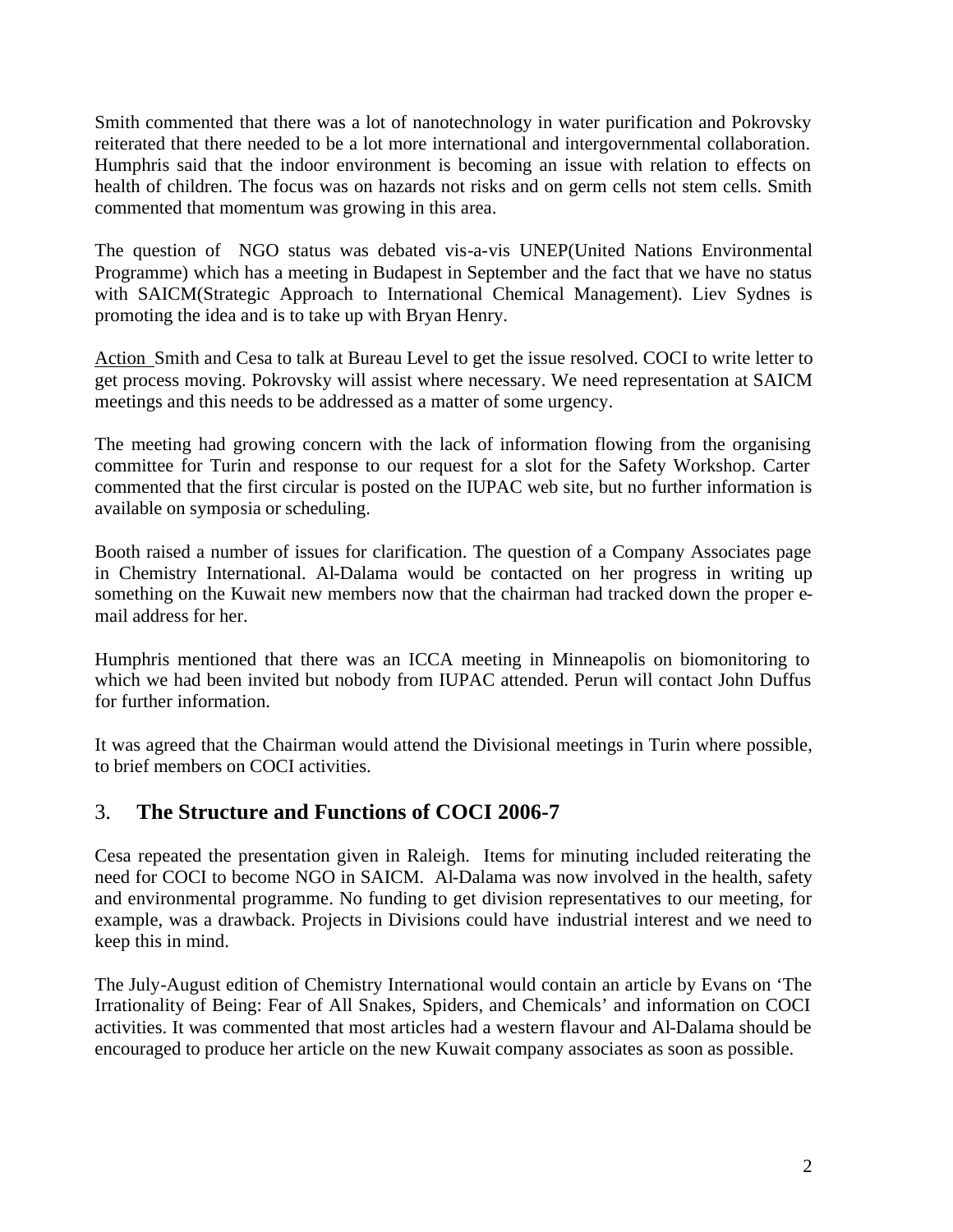Moving to Company Associates we have incomplete information on e-mail addresses. India for example needs new person as national representative. Among the number of opportunities for NAOs to participate in IUPAC is through COCI where representation is related to the number of company associates. Two provides eligibility for a National Representative.

Actions: Erin to help with updating e-mail contacts with the assistance of COCI members – each member should check list of CAs for those in your home country and provide updated address where possible.

Unger, Evans, Ishitani to solicit NR from India as appropriate – Cesa to assist as needed.

#### 4. **Budget and Finances**

Booth provided a detailed report on expenses incurred to date. \$13419.71 of the operating budget has been spent so far against a budget of \$20000. He suggested that we might need to go to the Executive for further funds for the biennium. The figure of \$26.73 for Invitation Letters, the \$89.27 for credit card charges and Meyers airfare \$389 were queried. The Treasurer will follow these up with the IUPAC Secretariat. Evans asked that expenditure under transport that included hotel costs be separated out and included under subsistence. The suggestion was made that we might use project funds for attending the project meeting ahead of the Turin meeting.

There was general consensus that we need a topic for discussion to raise specific funding and that the specific theme would warrant industrial participation eg. as in the case of nanotechnology.

### 5. **Project Organisation**

There was discussion on the need for monitoring of projects. Milestones need to be checked. Alles would look into the possibility of providing a summary document for project leaders to complete. Evans again raised the reporting mechanism used by the Analytical Division at the Bureau meetings which is well received. It was emphasised by Pokrovsky that workshops like the one in Kenya could be followed up in Mauritius where the next CCE would take place in two years time.

Evans said that we need feedback as always on the impact of our projects. The sessions at the GAs on the STP programme was a good example of constructive feedback on what our trainees had done since their training. Perun welcomed the idea of joint projects with divisions. Evans commented that it was not a good idea to go to our customers for ideas on projects. Need ways of improving on that!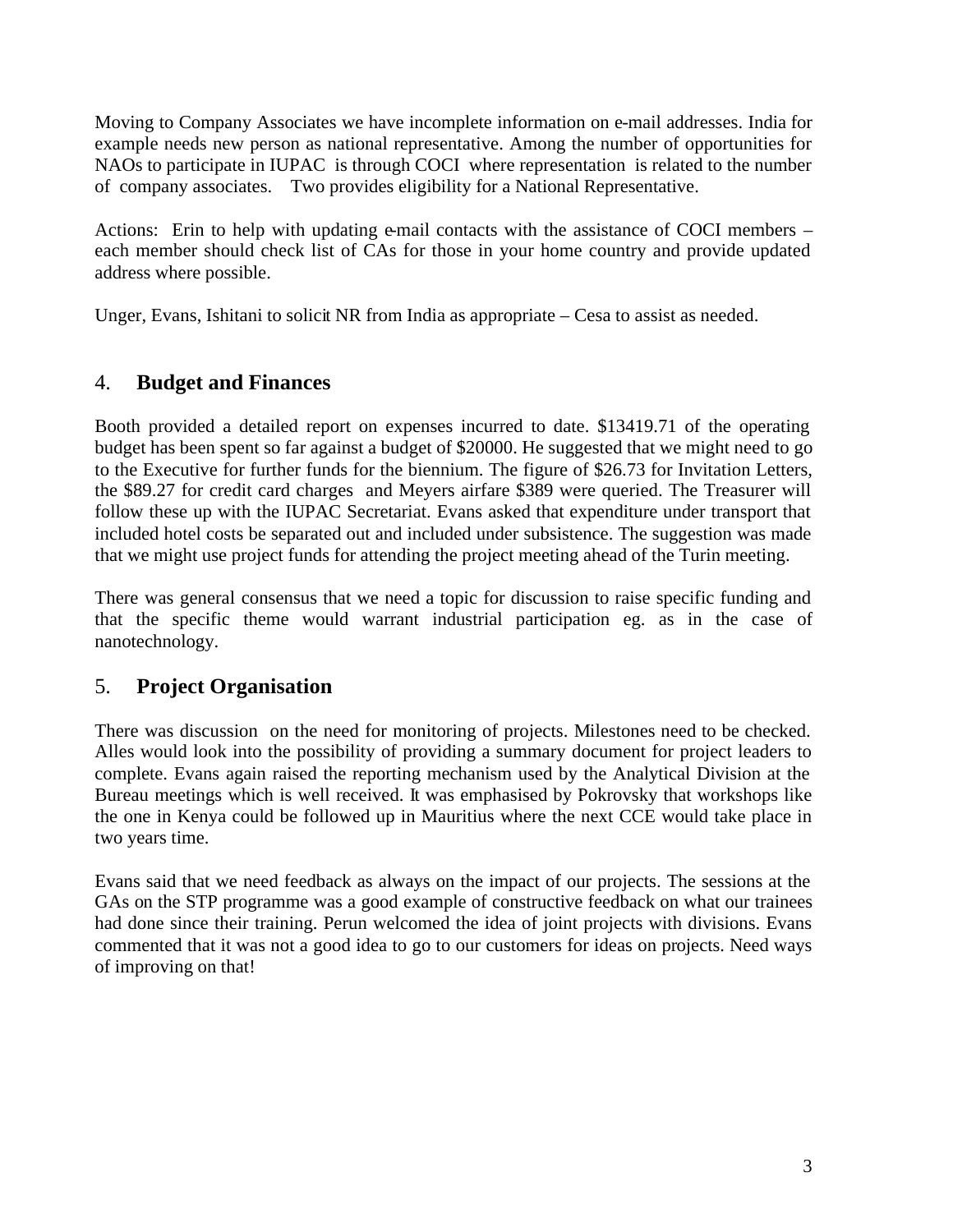# 6. **Reports from Bureau, WCLM, and Executive Committee Meetings**

Evans provided a presentation on the activities.

Pokrovsky reported that Ukraine had paid their \$12000 USD annual subscription to IUPAC and that there was a problem with Belarus who had not notified their government of their intention to join IUPAC and had therefore had a problem with raising the funds.

Executive Committee ( Bureau ) – The possibility of sponsoring an International year of chemistry in 2009 is being considered to coincide with anniversary of the birth of Mendelev. Bryan Henry had commissioned a task force to improve operational efficiency. Cesa reported that he had received some comments from members that he had fed back to the committee. Cesa is part of the committee looking into the status and bye-laws. Humphries emphasised the importance of alignment with the ICCA. There is currently a USA programme on the value of chemistry to society called the Essential 2 programme. Perun mentioned the possibility for a Division Reserve for strategic opportunities for the 2008-2009 biennium. Pokrovsky said that although collaboration with UNESCO has been in existence for 50 years a memorandum of understanding was needed to put it on a more sound footing.

### 7. **Health, Safety and Environment Program**

Cesa provided an update on the current situation. We have 7 trainees needing Host Companies and he had written to all the CAs who had participated in the past plus others we have e-mail addresses. He asked the committee for recommendations. There has been mixed use of the programme by the trainees. The brochure could be updated to bring together the programme/possible contacts for the training. The problem is to target the right person in the organisation to assist with getting them onboard as hosts. The MD might not be the right person! What does the company get out of it? Is there the possibility of cooperative research and tapping into the company in the trainees country? Cesa will be talking at one of the ACS Health and Safety Committee meetings.on the Trainee Programme.

Pokrovsky said that March and April is the time to submit requests for funding from UNESCO. Ukraine can be used for nearby countries to promote the training programme. One trainee should be positioned now. Unger proposed that one possible source of funding was the quick start programme as part of the SAICM initiative. This could be anything from \$50000- \$150000. NGO support for IUPAC is needed to be able to apply for these funds.

Humphries proposed the use of a public health scheme which would be reinforced if related to the Global Product Strategy. If training is to be done you need to involve industry. Another list is the Global Responsible Care Charter that was signed in Dubai. At the end of the day the personal approach is always likely to be the best. Unger passed around a copy of the Swedish International Development Corporation Agency (SIDA) advanced international training programme which has similarities to our programme.

Referring to the Turkey workshop it would not be prudent to include Turkey in the title as this would imply that the workshop would only apply to that country and not surrounding ones. The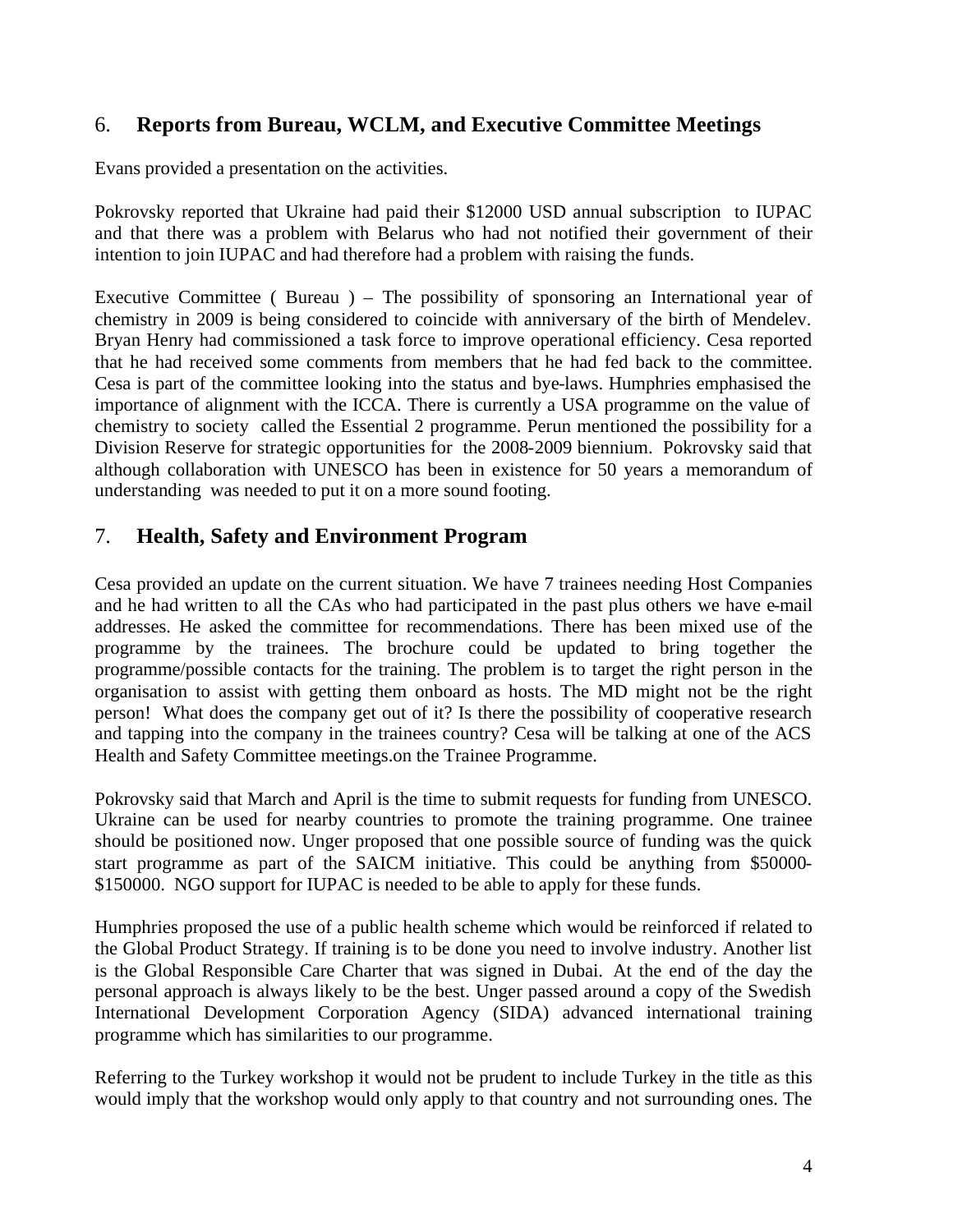title for the workshop should be just Safety in Chemical Production. Esma Toprak should be informed that the workshop should ideally take place in 2007 and no later than October.

As far as the safety training programme meeting in Turin is concerned Cesa reported that he had resubmitted his proposal but had heard nothing further. Cesa would submit a proposal for IUPAC funding of this event. For UNESCO contract we needed to involve Jost but we have to develop the document. Concern was raised that we were only signing this for the Kenya workshop with the workshop two months away.

Pokrovsky to discuss in Seoul what is CCEs view on DIDAC.

**Action Item Beijing 7** Done under chemistry programme. Now controlled by Julia Hasler. Pokrovsky said that it was not easy to get money from the IBS programme. Chemistry programme was better.

**Action Item RTP 2** Participation of industrial representatives from Italy in workshop would be welcomed.

Action Item RTP 10 We need host company now. Pokrovsky to write letter to raise funds. Need to be done by October.

# 8. **Public Appreciation of Chemistry**

Evans repeated the presentations he gave at Raleigh.

A priority is enhancing the communication skills of chemists particularly of those in industry. At the CCE/ICCE meeting in Seoul there would be a workshop on the Public Understanding of Chemistry. Pokrovsky will be attending on behalf of COCI.

Evans document should be considered by CCE. Although there is issues around risk and hazard there needs to be some education on the meaning of the two. There is the also the issue of risk communication. Is this the subject of a UNICEF project?

The next issue of CI would include an article by Liev Sydnes on how to chair a meeting.

The attendees thought that we need to publicise public appreciation of chemistry in CI. Of the topics we need to push risk is one. Need customer response to Evans document. Test on the chemical community! Should we draft as 5 pages? Evans asked the Committee to rank 1 to 5 on whether we should proceed. Evans to write to two other members to get views as well. Humphries and Malin plus maybe Liev Sydnes.

# 9. **NAO/CA Program**

Unger's proposal for the workshop in Gothenberg was discussed and approved. The reason for deciding on Gothenburg for the venue is that Astra Zeneca is located there. The plan is to have 10 new Company Associates in Europe by 2008 with at least 4 additional country members as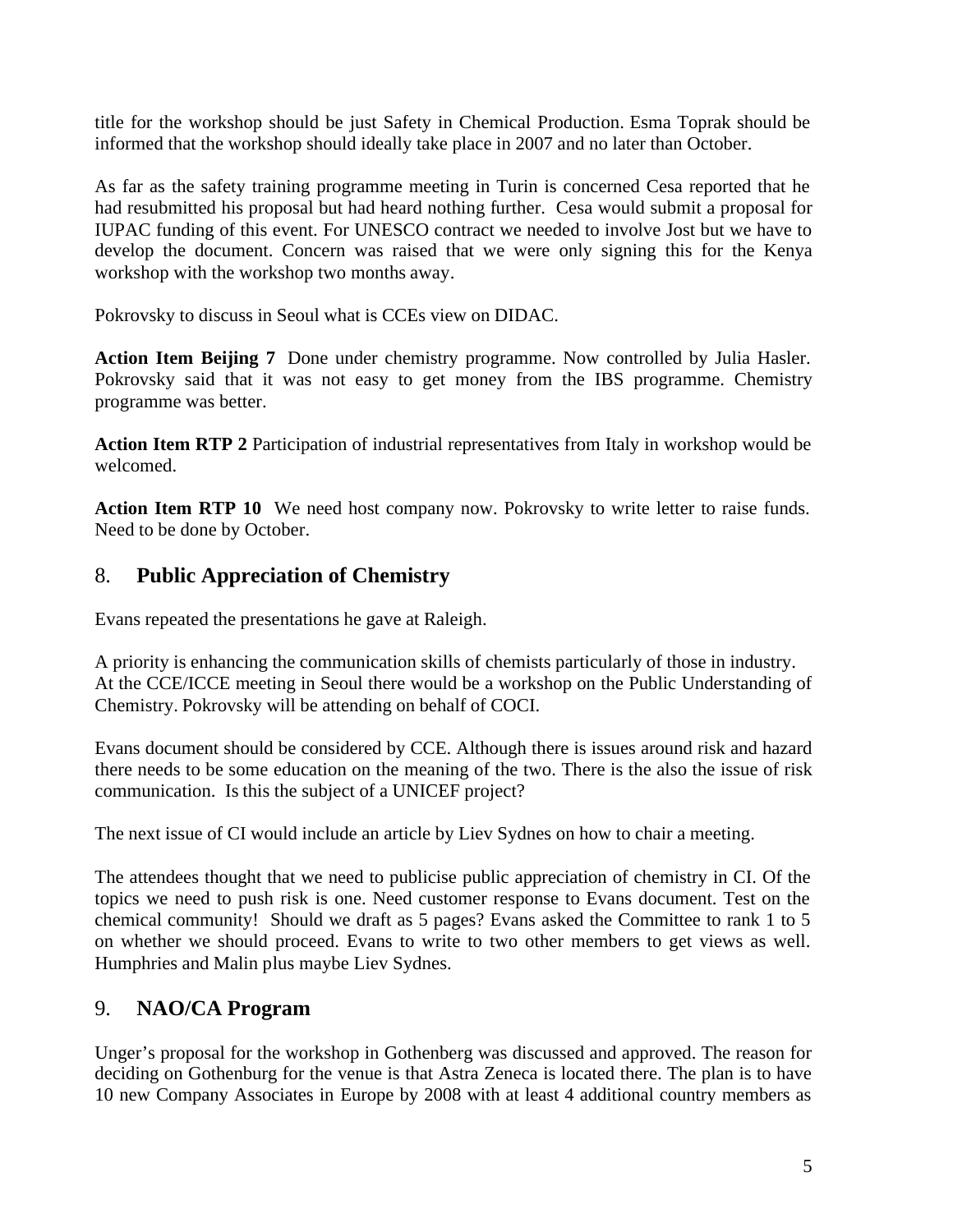opposed to regional representation. Pokrovsky will provide letter for application for funding from UNESCO. ICSU could be approached. Paris and Venice offices could be contacted. Pokrovsky will take proposal with him to meeting in September. Important to bring the NAOs and chemical societies with good industrial component together to make them aware of COCI and IUPAC activities. More required that covers the benefits to the participants needs to be stated in the proposal. Some form of divisional representation could be arranged. Influence what we are doing and get some creativity from participants. We need their input. Potential benefits to the NAO should be included.

Turning to the Company Associate Programme the focus will be on IUPAC not COCI in dealing with companies as potential CAs. . IUPAC is now running this through the secretariat with Erin Carter as the linchpin. IUPAC should collect fees where NAO is passive. She needs to be allotted time amongst her other projects. This is reckoned to take up a day-a-week. In the USA it has taken many years to recruit CAs. It was emphasised that this is not a fund raising exercise but it is to involve industry in IUPAC. Humphries commented that countries are struggling with national societies vis-a-vis their involvement with ICCA on the one hand and CEFIC on the other.

What is IUPAC doing moving forward? This will influence companies when trying to recruit them as CAs.

**Action:** Cesa and Ishitani to nominate COCI Programme Leader to work closely with the Secretariat. This would be Ishitani or his delegate.

The database of CAs has been cleaned up and is much better.

Unger commented that a person in each region could coordinate with the project leader. Ideally this would be a COCI member.

It was suggested that other Asian countries could be brought in that have substantial chemical industries. Ishitani would continue with this iniative.

We need to push benefits and create more! Some of the money brought in from CAs needs to cover the cost of doing the recruitment and not from COCI funds. The Executive needs to be more accountable. We can use the National Institute of Science to get to Indonesia and approach specific companies.eg in Ukraine the Stirol company.

Value of CAs to IUPAC . There is a need for wider representation from chemical industry and for chemistry that can influence IUPAC. Erin Carter needs direction and the setting of priorities. We need to promulgate involvement of industry in Divisions and through projects. Get them involved through the NAOs. If we are successful this will provide a standing item on the Executive and an opportunity to redefine IUPAC. The Committee agreed on Evans structure. and that Erin Carter could call a meeting at any time with COCI.

Need to articulate benefits to COCI, IUPAC, CAs and NAOs. Cesa needs help on slides to present Evans proposal to the Executive. There is an option here to offer active NAOs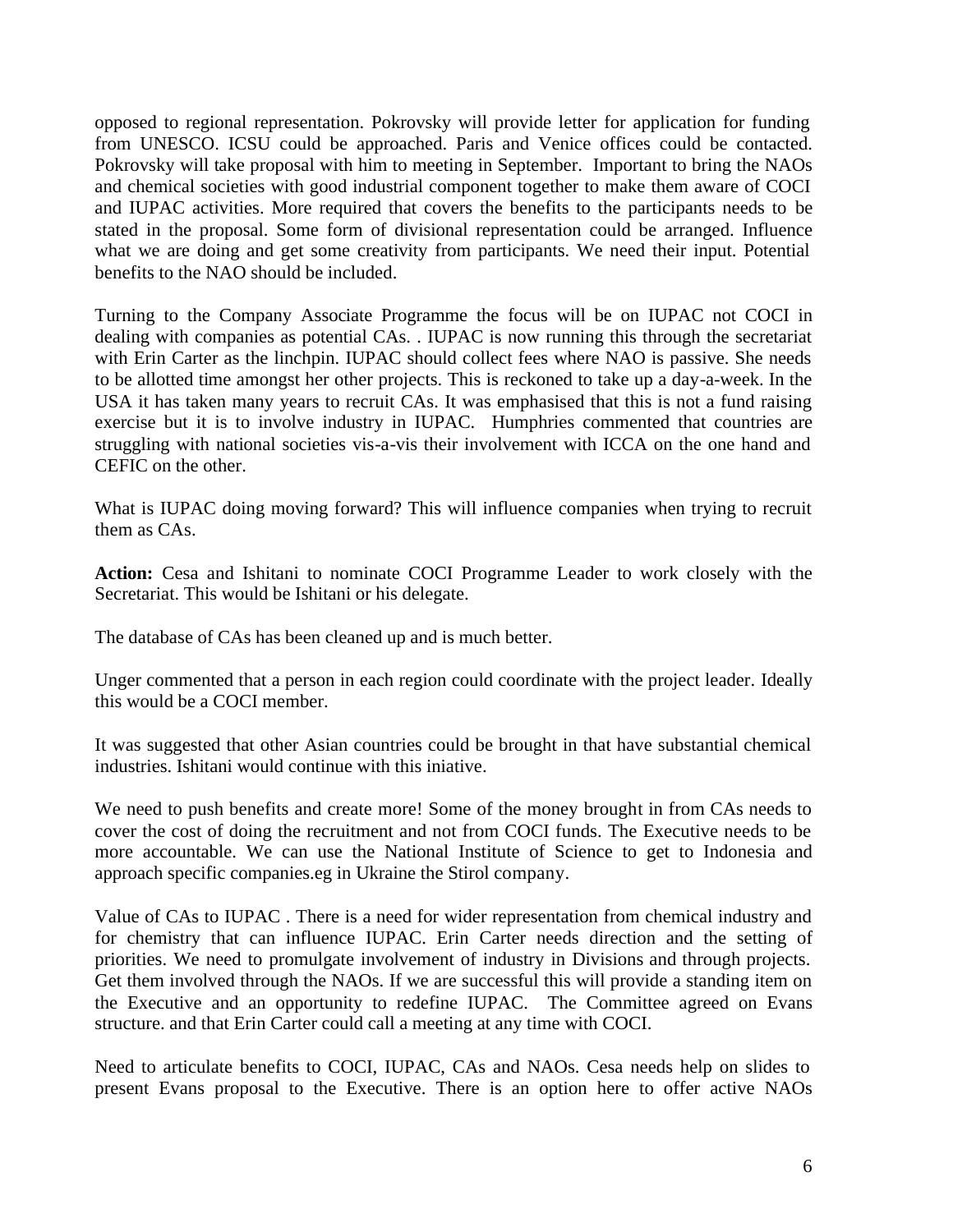participation in the process. Divisions could assist. Evans provided a fallback proposal in his presentation.

**Redesign of the COCI Brochure.** The brochure had been well received by the Secretariat. Comments made were that pictures of individuals in the IUPAC family that you could contact were important rather than equipment. Humphries team will look at it (who are they – graphics and design professionals) and then circulate to rest of group. Evans to send written copy to Akira and Unger, the Executive and Bureau.

Booth will send notes to Unger, Akira and Evans. The time-line would be to send the amended brochure to the Bureau in September. West to do some lobbying with Bryan Henry before the Bureau Meeting.

# **10. Reports from Division and Standing Committee Representatives**

Perun gave a presentation covering the composition and structure of the various committees in Division VII. He emphasised in particular the industrial participation. Mario Verosi would be a person to approach as a possible contact for us for Turin. Purin will provide us with his contact details. The Division has produced a number of books and glossaries largely due to contributions without remuneration. The set of glossaries will be available as a compendium either on a CD or hardcopy in Pure and Applied Chemistry. Essential Toxiocology is useful for the STP programme. Natural and Synthetic substances related to human health- Eurika Report. Comparison of synthetic and natural compounds in drugs/pharmaceuticals. also appeared of interest.

We need a list of publications for all divisions. **Smith will follow up.** Publicise amongst CAs and potential CAs. Surveys of Record and Training in Medicinal Chemistry. Current projects that could be collaborative: Molecular Biomarkers Educational material for teaching toxicology Training of school children on pesticides and health.

Malin had been asked to write up a history of CHEMRAWN conferences which is due to be available on the IUPAC webpage. He particularly brought to the meetings attention the Series of Malta conferences, the Energy Conference in Moscow and Food Supplies in Africa. The latter would particularly cover fertiliser and genetically modified crops. World-Wide Survey on Graduate Education in Chemistry?

### **11. Division/Standing Committee Collaborations Programme**

We need a representative for Division II .

Smith to provide for minutes COCI members representatives in Divisions and Division reps to COCI.

Project Summaries- 20 hardcopies for potential CAs. Others sent out as PDF.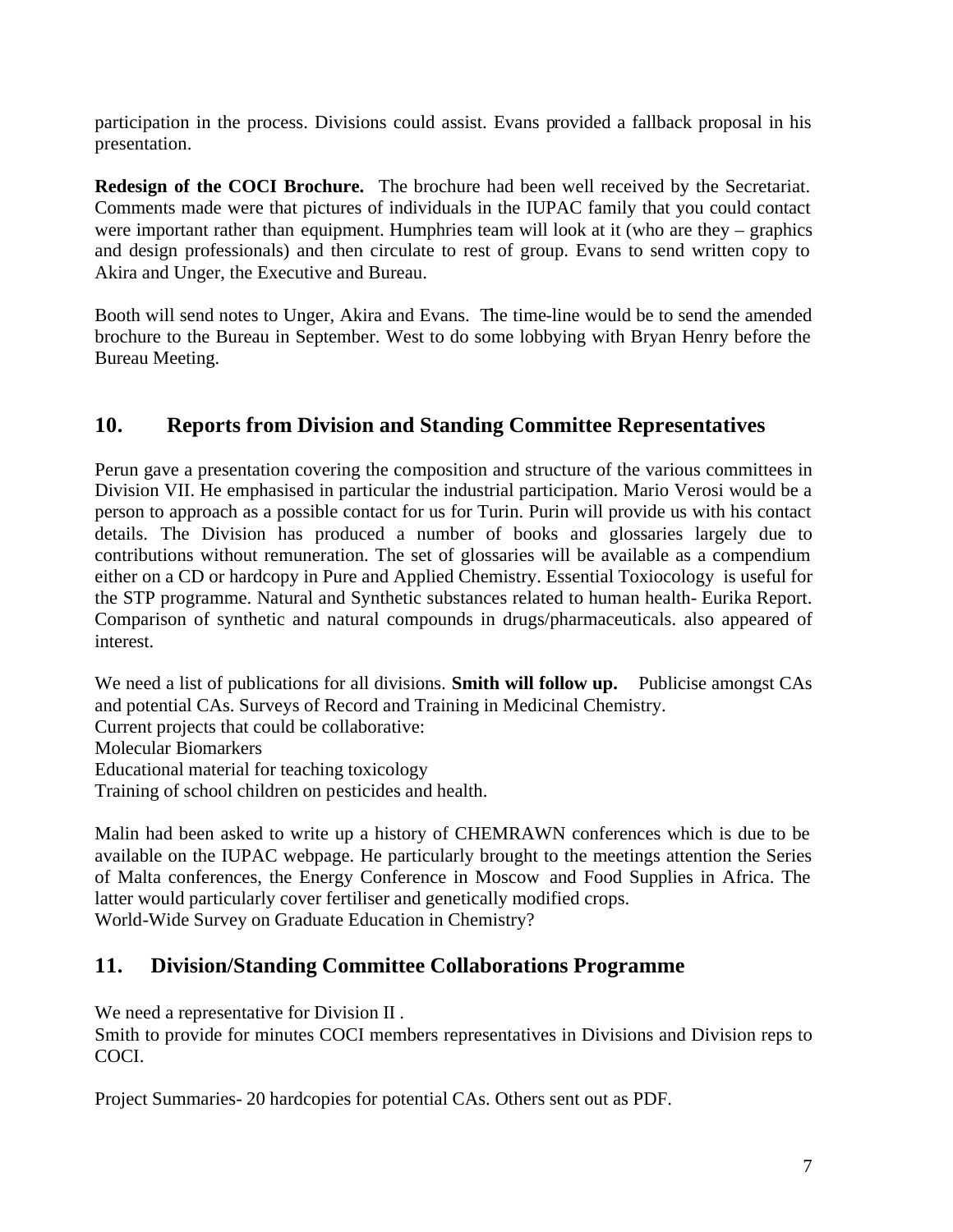Duties of representatives- Smith slide?

Possible collaboration on teaching materials in toxicology. Pokrovsky and Humphries to contact Duffus and Alex to take up at Seoul CCE meeting.

Work on glossary might help us get closer to the WHO. Humphries commented that this may lead us to new projects.

Malin to provide West with information to attend meeting at Queens University

In regard to COCI facilitation at Energy conference Malin will follow up where we can assist. He will provide topics and speakers for us to look at. He will also provide more specific information on the programme for the Greenhouse Gas Conference.

# 12. **NGO/IGO/Trade Associations Programme**

Humphries presentation.

Working relationship with IGOs. IUPAC could be used to broker contract .

There are four COCI Projects in total for consideration.

WCLM proposal for 2007. Trying to get senior industry involvement

Biomonitoring. So far making measurements and reporting data.

Nanotechnology.

.

Capacity building with the STP.

WCLM is the most important project in progress. Liev Sydnes is following up. Problem still remains with inactivity of organisers. The idea is to have four presentations of 15 minutes to stimulate discussion.

### **13. New Projects**

**Responsible Care**. West went through his project submission proposal. The consensus of the committee was that we should concentrate on the monograph and a first case study. Humphries raised a number of important issues. Responsible Care is very much the domain of the trade association and we should not be seen to muscle in on what is effectively their initiative. What is the angle that is of value to the industry. Anything that increases awareness would be welcome.

We need to think whether our approach is a critic of RC or an endorsement.

We need to change to Responsible Application of Chemistry and remove reference to Responsible Care as this is a Trade Mark? West will work up his proposal in the light of these comments and pass through Humphries, Alles and Cesa. Alles should receive the document first for revision before passing to Humphries and Cesa.

#### **Nanotechnology**

**Smith** provide a slide show that he gives to schools and a much wider technical audience. Pokrovsky will talk to CCE at Seoul to determine their participation and establish whether this is unique material or are there other initiatives in place.